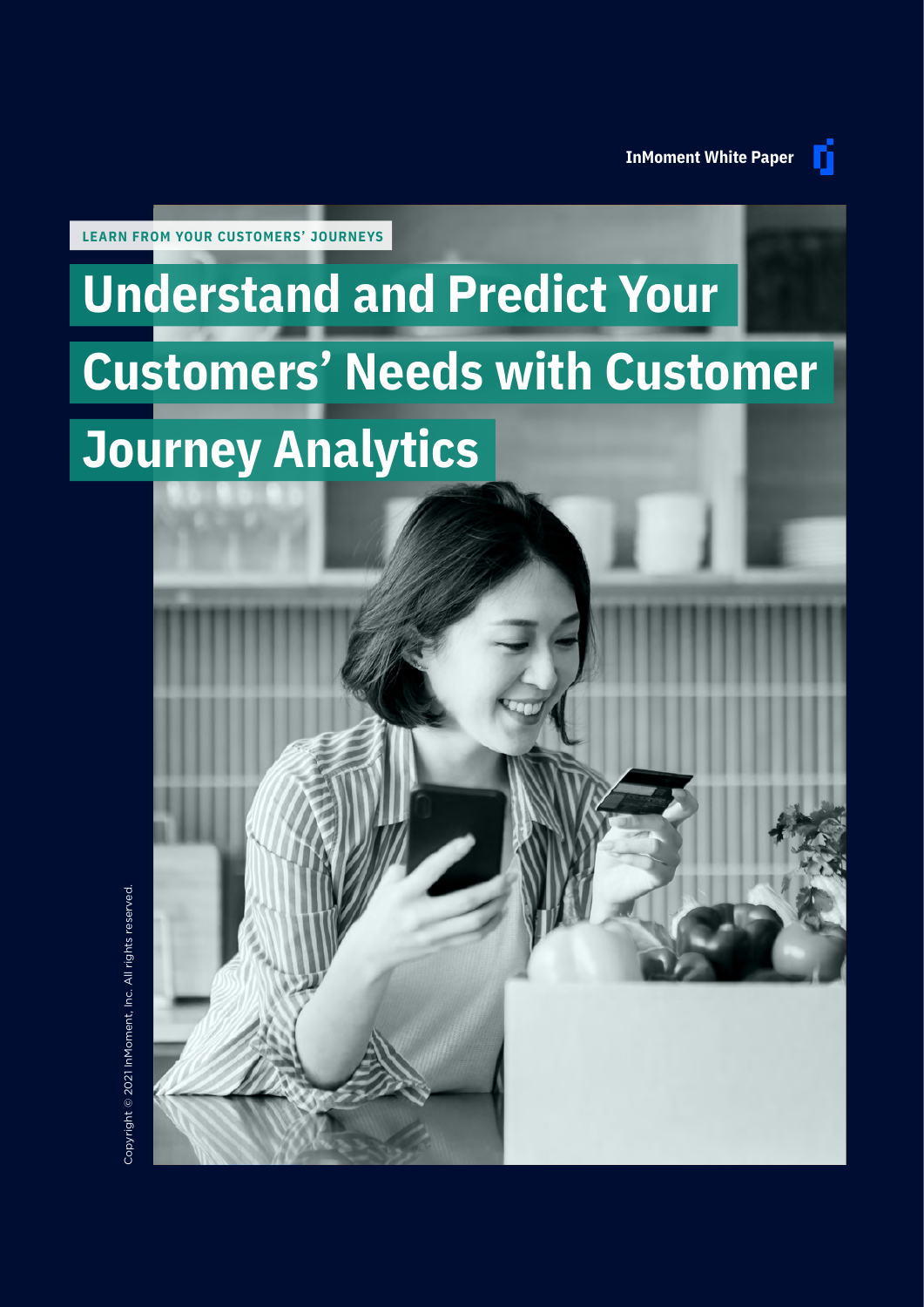

Remember when you could enter a store, purchase a product, and be on your way? Neither can we. Customer journeys can change on a dime and the only guarantee is that today's journey looks nothing like yesterday's—and tomorrow's will certainly be something new.

In this paper you will learn what elements of the experience have the greatest impact on the outcomes you care about, as well as how to prioritise those variables and other key touchpoints throughout the customer journey to improve today's and tomorrow's experiences.

According to [G2 Crowd](https://www.g2.com/categories/customer-journey-analytics), customer journey analytics software "tracks, weaves together, and analyses customer interactions across all channels so that businesses can react in real time and execute behaviour-driven strategies."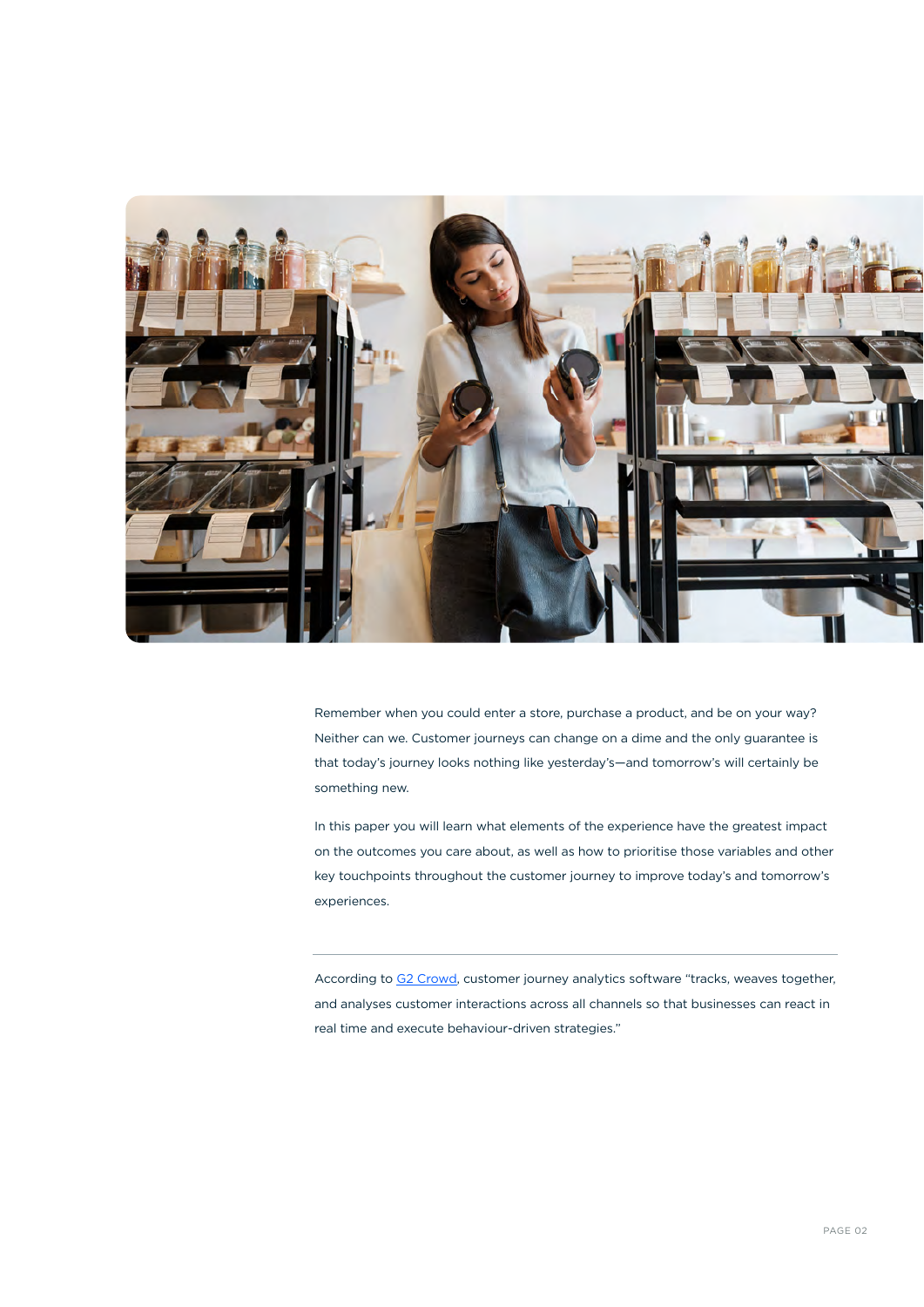## **Not All Experiences Are Created Equal**

It's true! Not all experiences are created equal. It's impossible to make every experience perfect, and that's okay. What's important is understanding the customer journey and the moments that matter to your customers and employees—and ensuring they hit the mark.

By leveraging your customer feedback, you can unlock valuable insights into your customers' needs and expectations, increasing your options to drive revenue growth and to uncover potential cross and upsell opportunities!

### **Here are the tips we'll be walking you through today:**

| UNDERSTANDING YOUR CUSTOMER JOURNEY                                | <b>PG 04</b> |
|--------------------------------------------------------------------|--------------|
| IDENTIFYING WHAT MATTERS MOST TO YOUR CUSTOMERS                    | <b>PG 05</b> |
| PREDICTING CUSTOMER CONCERNS AND BEHAVIOURS                        | <b>PG 07</b> |
| LEARNING FROM YOUR CUSTOMERS' JOURNEYS TO GROW YOUR BUSINESS PG 08 |              |

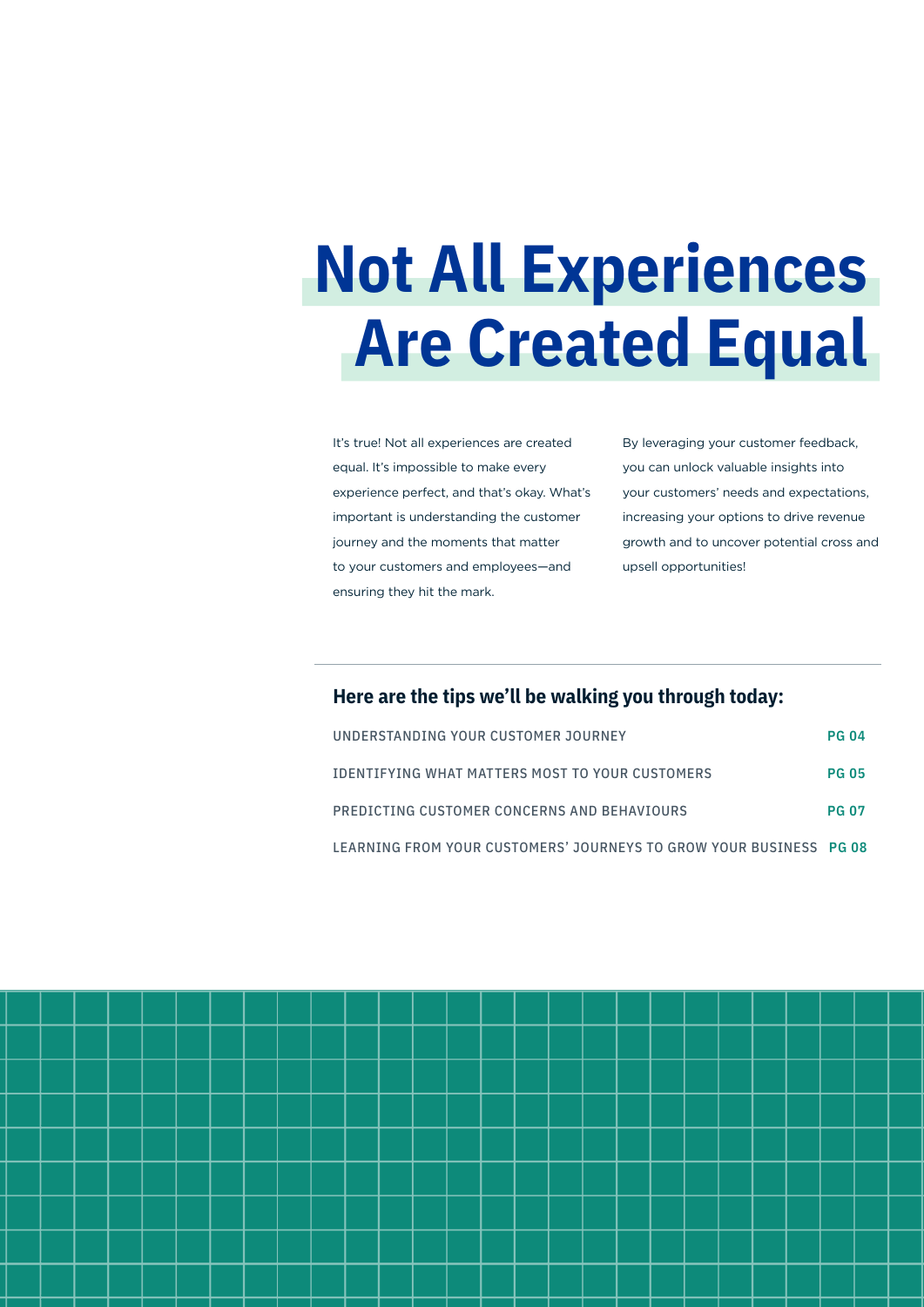# **Understanding Your Customers' Journey**

It is crucial that brands understand how customers like to shop, what their preferences are, and, most of all, how to identify the points of success. Your customers are sharing comments daily via surveys, social posts, digital feedback, interviews, and contact centre calls (just to name a few) and all of these interactions hold the answers to how you can improve your business, retain customers, and determine cross and upsell opportunities appropriately. One of the keys to success is to actively listen to your customers throughout the entire customer journey.



### **Insights From All Channels**

Your customers leave their feedback on a variety of channels. InMoment helps you eliminate silos and combine otherwise segmented data to connect journeys so you can easily search all sources of customer feedback at once—voice, web, video, and social—giving you the ability to identify common themes throughout your customer experiences.



## **Know Your Customers (and Their Journey)**

Know how, why, when, and what contributes to customers interacting with your company. It is much more than just tracking experiences, it's about integrating experiences across channels and finding new and modern ways to understand and act upon them.



## **Use Surveys to Drive Awareness**

Put the power in your hands by leveraging your surveys to the fullest. Drive awareness about new and relevant products and services or your community efforts based on the interests and actions of your customers.

As you begin to uncover insight throughout the entire customer journey, you'll learn your customers' motivations for purchasing, the consideration process, emotions, and how the customer arrives at the point where they purchase (and want to purchase more). A key part of building customer loyalty is driven by a customer's broad perspective, including not just channel experiences, but also product experiences, marketing communications, moments of truth, and much more.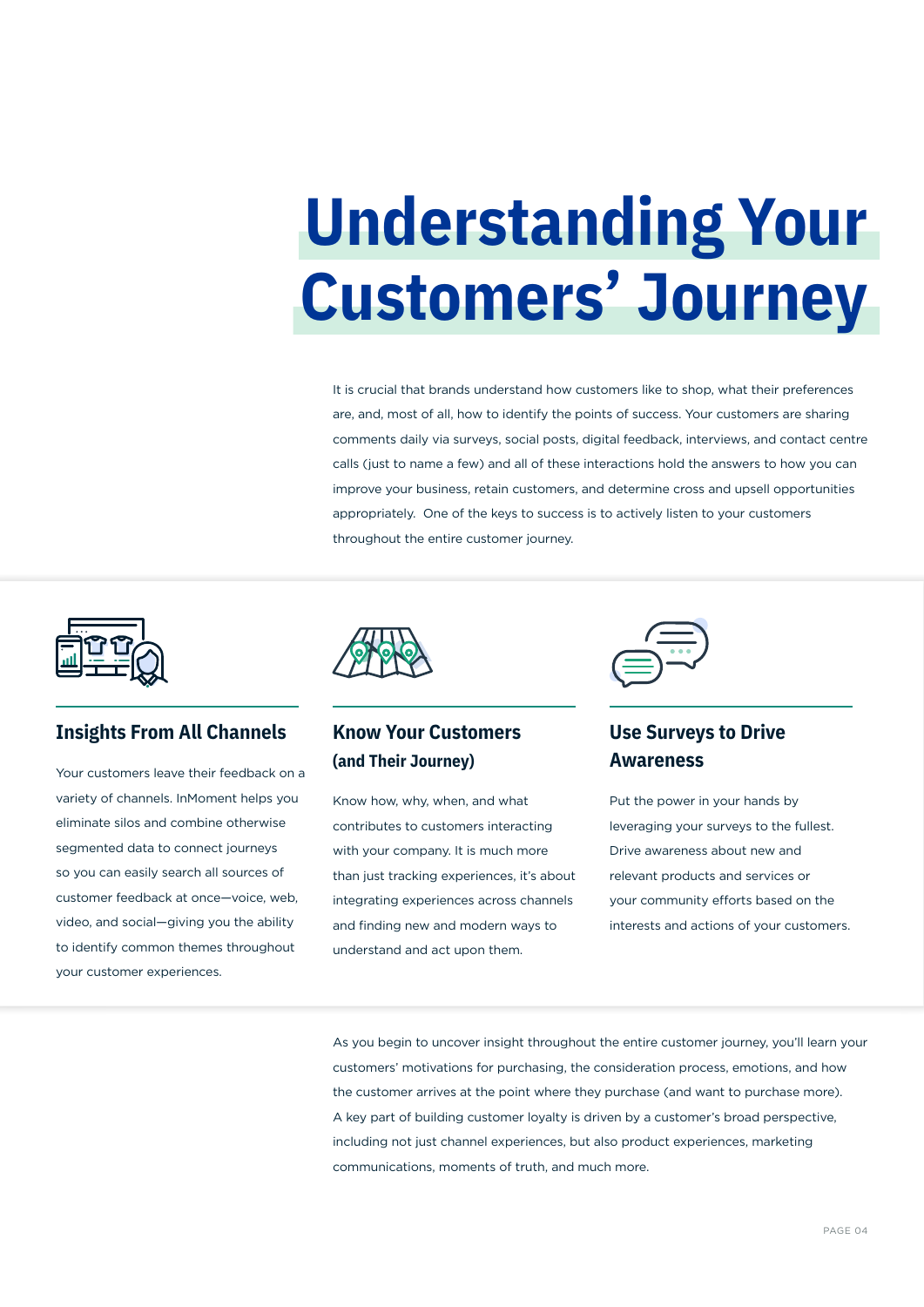

**Starbucks knows its customers well. It has a well-mapped journey of what the experience will be like from the moment the customer walks into the store or orders online. By selling more than just a product, the company is able to charge 5-10 times what a competitor could and still attract more customers.**

# **Identifying What Matters Most to Your Customers**

Seamlessly dig deep into customer experience data to uncover statistically significant patterns, trends, and anomalies—abnormal spikes in comment topics—and alert the right person within your organisation who can address issues in a timely manner using analytics tools. If customers are speaking about a particular topic in a significant way, you can determine the impact of that topic on your main scoring metric to help you prioritise actions.

#### **Create Real-Time Awareness**

Many brands are shifting their strategy from reactive to proactive behaviours. Our advanced analytics generate real-time, actionable alerts on statistically significant issues, keeping you informed so you can take care of the problem before it gets out of hand, or simply monitor the problem to see if it grows.

#### **Bring to Light the Real Story**

We also bring to light all the surrounding meaningful, contextual information, including all associated comments and details about the issue, where it's happening, the words and themes most commonly associated with it, how widespread it is, what impact it has on your business, and more.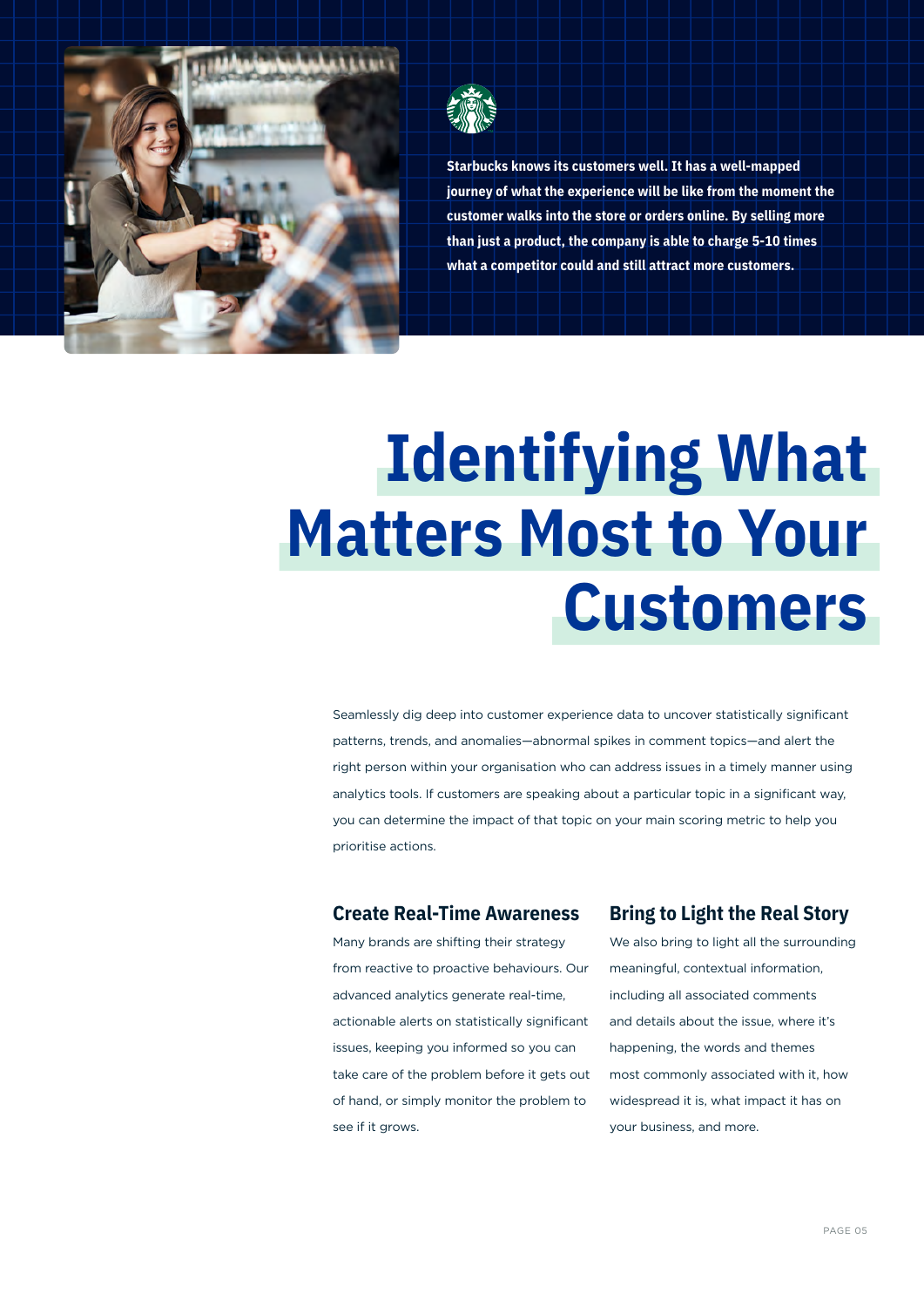#### **Design Journeys With Emotion in Mind**

Designing experiences to create emotional connections with customers at key touchpoints increases value and reduces risk. Positive customer emotions can be engineered by creating experiences in which customers feel valued or that they belong (i.e. they fit into this tribe), that they are the person they want to be, or that they have a sense of security (trust) or a thrill (delight).

By leveraging customer journey analytics you can understand the emotion behind the decisions customers make—and can spot opportunities for growth. These are just some of the tools to help you understand the why behind the what so you can make truly meaningful business decisions that have a positive impact on your customers, employees, and business.

**Improving experiences begins with sifting out the noise from experience data and identifying the moments that matter: where customer, employee, and business needs meet. This allows businesses to prioritise their focus on high-emotion, high-impact areas to make better connections with their most valued customers.**

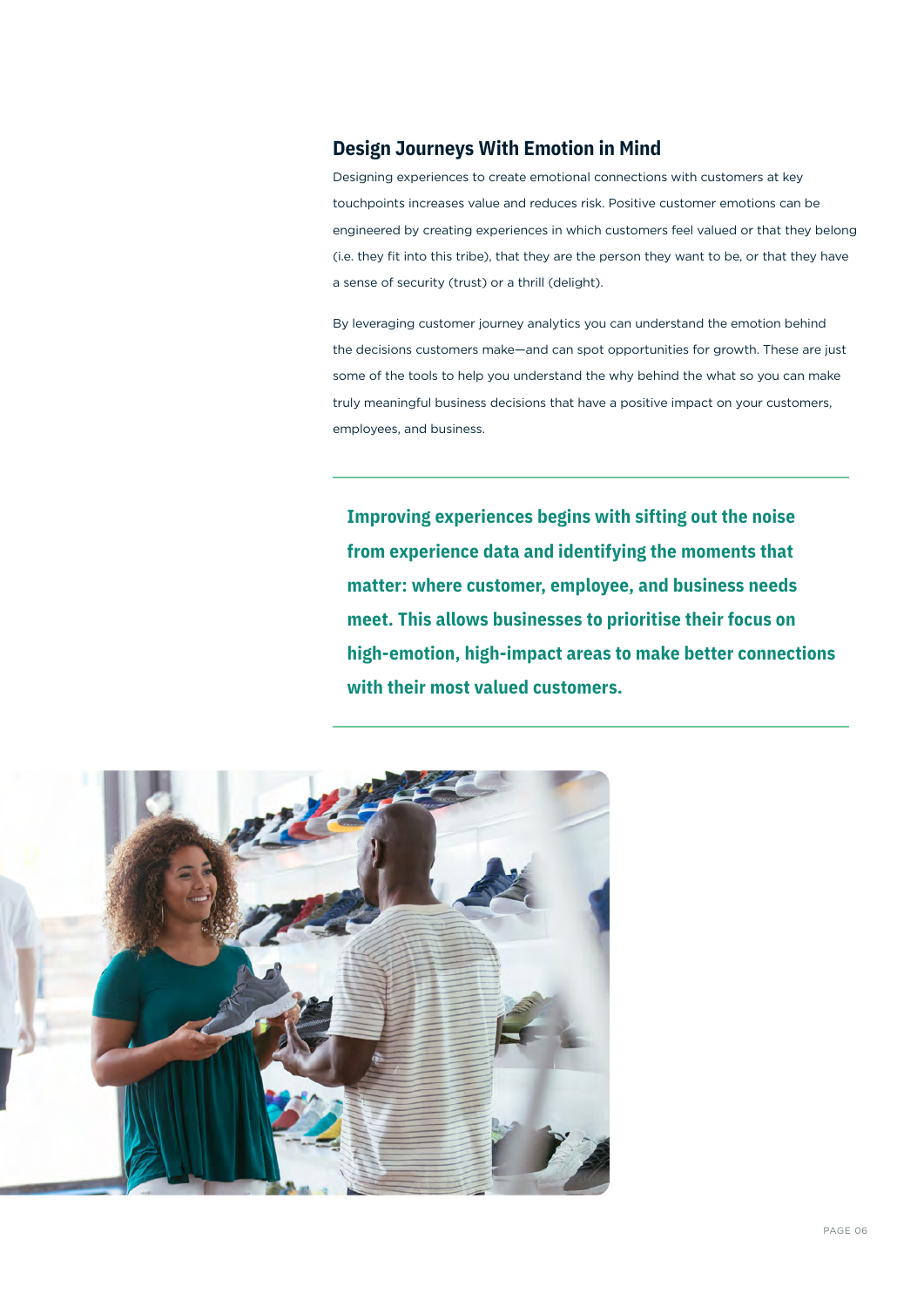# **Predicting Customer Concerns and Behaviours**

The idea of combining direct survey data with other forms of customer information to actually predict the concerns and behaviours of all your customers holds tremendous potential—not only for identifying silent customers who may be dissatisfied or upset, but more importantly, for executing dynamic offers, personalised incentives, and customerfocused policies that build loyalty and drive new business. In the same way that Amazon pioneered "You may also like" recommendations, every organisation serving customers today can tap into the power of predicting and proactively meeting its customers' needs.

## **View VoC Stories in the Context of Other Customer Data**

Understand the trends and patterns within your Voice of Customer (VoC). Don't leave

it to your customer feedback only, supplement your knowledge with CRM data.

## **Develop a Strategy to Enable Strategic Decisions**

When the future is clear, it's easier to anticipate customer needs, improve their experiences, and make more intelligent and effective business decisions.

## **Quickly and Easily Understand Future Needs**

Quickly visualise customer stories to predict upcoming opportunities and risks for more successful action planning. Take preemptive action to keep customers happy and loyal to your brand from the beginning.

Powerful predictive models identify trends and patterns to forecast risks and opportunities, including churn/attrition,

revenue, customer segments, likelihood to return/recommend, and potential crosssell and upsell opportunities. It also helps you optimise customer lifetime value by helping you prioritise business decisions according to the factors important to customers and your business.



**Predictive analytics uncovers critical information about the 90 to 95 percent of your customers whom you never hear from directly.**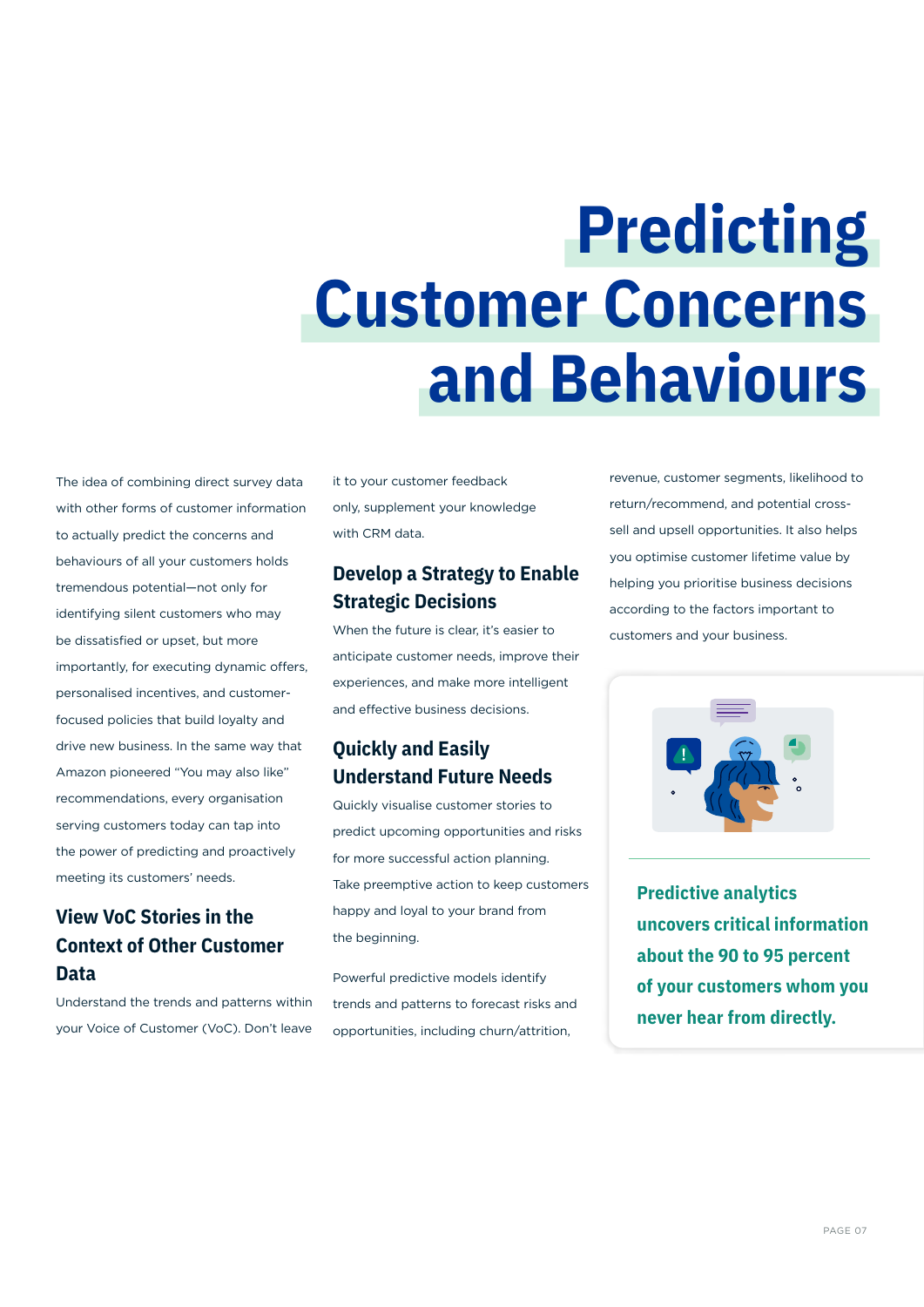# **Learning from Your Customers' Journeys to Grow Your Business**

When brands can take an experience improvement approach, they can understand and predict customers needs through designing and outlining a CX strategy with business goals in mind.

Whether the goal is *focused on cross-sell, upsell, retention, or acquisition opportunities*, you need the proper systems, data, and human expertise to listen and understand clients needs, the data and its findings to transform experiences, and the processes and greater strategies that enable you to make changes for today's and tomorrow's customers.